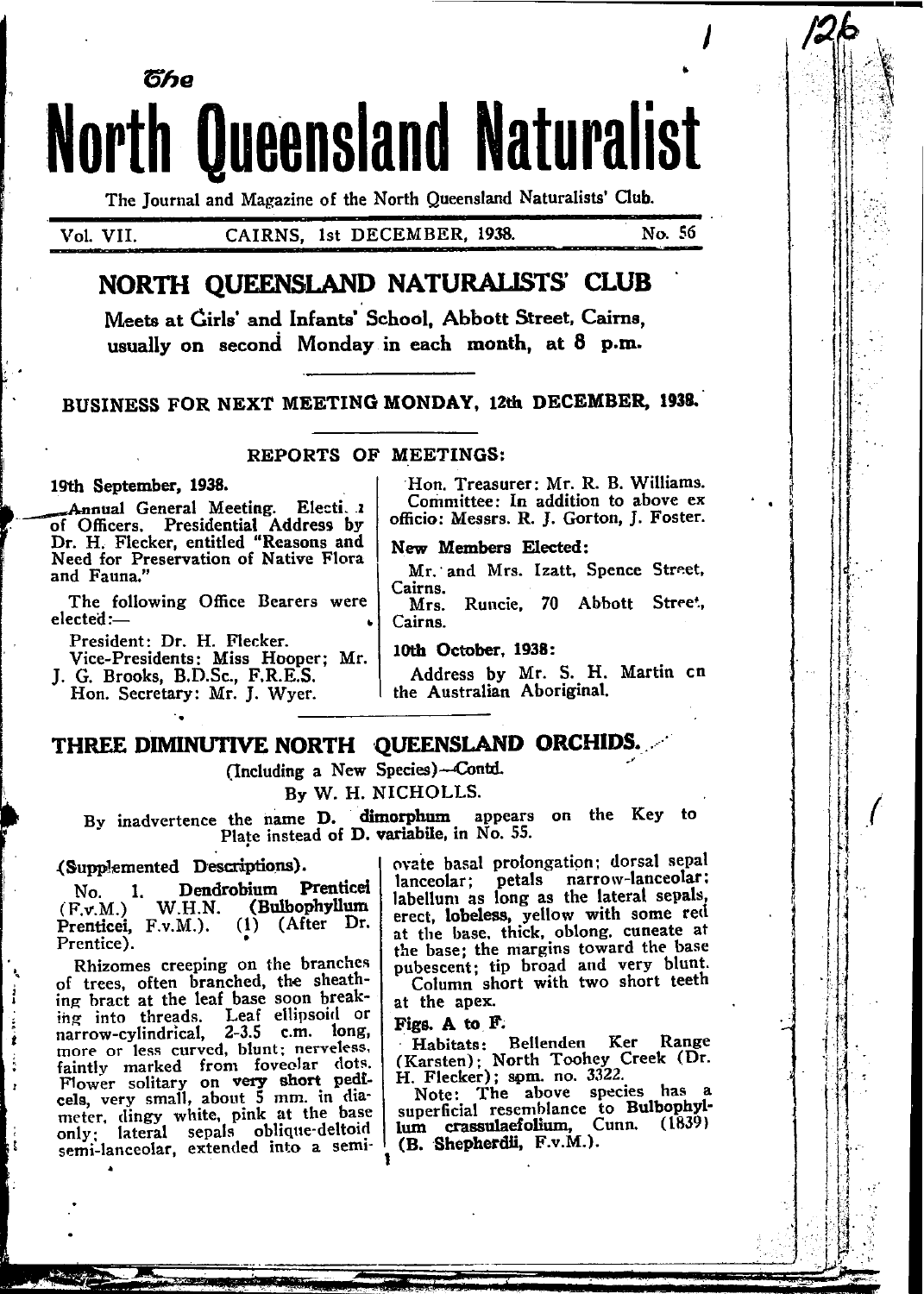## THE NORTH QUEENSLAND NATURALIST

#### No. 2.

Dendrobium lichenastrum (F.v.M.) W.H.N. (Bulbophyllum lichenastrum.  $F.v.M.)$  (2) (Lichen-like).

Rhizomes creeping, flexuose, often forming dense patches on the bark of trees or on rocks; the sheathing bracts soon breaking into long and abundant cilia. Leaves thick, about 1 cm. long, covered evenly with foveolar dots; from almost globular to ellipsoid, slightly channelled. Often more brown than green. Flower solitary, very small, about 5 mm. in diameter. on long pedicels, dingy white, densely lined with branching red veins on both surfaces; sepals broadly-ovate; spur curved, obtuse; petals lanceolar, much narrower, but little shorter than the sepals; labellum erect, orange-coloured, marked with red; thick, oblong; base wide; tip (or mid-lobe) rounded: the lateral lobes represented by rounded margins, which are pubescent downwards.

Column short, the wings small and blunt.

## Figs. G to L.

Habitats: Sea View Range, Rockingham Bay (Dallachy); Ranges near Cairns (Bailey); "Rain forests on the very high country of Mt. Foxon the Burdekin River-growing on Flindersia Brayleyana" (A. Glindeman); Specimen No. 3983, Clohesy<br>River (H. R. Thurston).

No. 3. Dendrobium variabile, sp. nov. (variable in reference to the foliage). (Incorrectly appears in Key as D. dimorphum).

Planta parvissima, Rhizoma breviter repens. Folium ovato-oblongum vel oblongum vel lanceolatum, crassum; apice obtusum. 1.3-1.7. cm. longum. Inflorescentia uniflora, parvissima, tri-colorata; basis comparate magna;

#### calcar obtusum; sepalum dorsale late lanceolatum; lateralia latiora; petala breviora angusta; labellum aureum angusti-oblongum obscure trilobatum; marginibus pubescentibus: lobus intermedius. Columna brevissima.

Rhizomes apparently short and dense on the bark of trees. Leaves thick, 1.3-1.7 cm. long, ovate-oblong. oblong to lanceolar. occasionally curved, blunt; marked with foveolar dots.

Flower solitary, very small, about 5 mm. in diameter on very long pedicels, white with prominent red striae; the lip orange, the red striae chiefly on the outside of the segments; dorsal sepal lanceolar; lateral sepals oblonglanceolar, very wide at base; the spur comparatively large, blunt; petals small; labellum longer than the lateral sepals; thick, narrow-oblong, cuneate; base rather narrow; tip very broad and rounded; yellow marks with red; the lateral lobes represented by rounded margins, which are pubescent to the base. Column very short, the wings short and blunt.

(This plant is figured by R. D. Fitzgerald as Bulbophyllum lichenastrum.

## $F.v.M.$  (3).

Figs. M to S.

Habitats: Campbell's Creek (Dr. H. Flecker); Mt. Fox (A. Glindeman).

(1) Wings Southern Science Record 1, 173 (1881).

(2) Fragm. VII., 60 (1869).

(3) Aust. Orch., II.

## Acknowledgments.

I wish to acknowledge the courtesy of the National Herbarium Officers (Melb.), especially Mr. P. F. Morris, in the examination of Mueller's type material.

# NOTE BY THE REV. H. M. R. RUPP.

Mr. Nicholls has kindly allowed me to read his paper on "Three Diminuto examine his illustrations, before sending them on for publication. 1 cannot feel sure that I have ever seen the plant which he identifies with F.v.M.'s Bulbophyllum Prenticei, but after inspecting his drawings I can  $\mathbf{z}$ 

assert definitely that it is not the orchid in the Queensland National Herbarium labelled B. Prenticei (coll. by S. J. Kajewski). In my opinion, however, Mr. Nicholls has correctly depicted Mueller's species. In my own herbarium, alongside a specimen of Kajewski's Bulbophyllum, is a solitary flower very, like that of Mr.

# THE NORTH QUEENSI.AND NATURALIST

Cairns, which appears to me much nearer Mueller's Prenticei." Kajewski's plant is undoubtedly a Bulbophyllum allied to, but differing from, B. crassulaefolium Cunn. I agree with Mr. Nicholls that the plant he depicts, which seems identical with Mueller's type specimens, should be placed in the genus Dendrobium. I

Nicholls, with the note: "Flower from | am also in accord with his treatment expressing this view in print. But Mr. Nicholls has dealt with these difficult little orchids more adequately than I could have hoped to do, and he is to be heartily congratulated on his achievement. It should now be less difficult to elucidate the proper position and nomenclature for the plant which I have above called Kajewski's Bulbophyllum.

# **CURIOUS INSECTS.**

## By J. G. BROOKS, B.D.Sc., F.R.E.S.

#### Fireflies.

Most people have noticed the phenomenon of small lights moving during the night. These, although called fireflies are not flies at all, they are small beetles of the Family Lampyridae and the common North Queensland varieties are usually no more than a quarter of an inch in length and less than an eighth of an inch broad. In colour they vary from tangerine to black and combinations of these colours. The striking feature of these insects when observed in captivity is the unusually large size of the eyes in comparison with the size of the body. The luminous patch, which is about one sixteenth of an inch square, is situated on the rear underside of the body.

Science has not revealed the cause of the light but it is believed to be due to the oxidation of fat in certain specialised cells. The light is a love call: the male by flashing his lamp attracts the attention of the female, who responds with a weaker flash.

The writer has observed fireflies on the Gillies Highway on a dark wet night in thousands, but the prettiest sight was obtained on a dark wet night in Eubenangee Swamp. A tree, the size of the back-yard lemon tree, was covered with them and one corld easily imagine that one had been allowed to visit the fairies' New Year festival.

#### **Insect Mimics.**

÷.

Some insects of different orders by their bodily construction resemble members of other orders. This camouflage is for protective purposes. Wasps and bees (Order Hymenoptera) which are universally known to

be able to administer painful stings are the commonest types mimiced. One of the laws of nature is "Eat or be eaten," hence a harmless beetle with the appearance of a vicious wasp can instil fear into its enemies which often are much larger and stronger than itself, though this is not always the case as many parasites are minute in size.

Typical among these mimics are some varieties of beetles (Order Coleoptera) Family Cerambycidae. In appearance they resemble beautiful wasps (Order Hymenoptera) flying around blossoms on trees. If one looks closely at such a specimen one secs that there is only one pair of large transparent wings. The upper wings are short and meet in the mid line, which is typical of beetles.

Some flies (Order Diptera) by their bodily appearance resemble bees (Order Hymenoptera). Often when the uninitiated person removes bark from a log small dark insects resemb ling earwigs (Order Dermaptera) dart about-usually these are harmlers beetles (Order Coleoptera) Family Staphylinidae.

Other insects though mimics do not mimic insects but mimic plant life. Such are stick and leaf insects (Order Orthoptera) and moths and butterflies (Order Lepidoptera) which are often mistaken for dead sticks and leaves. Some beetles grow coatings on their backs and are mistaken for the bark of trees or plant growth on the trunks of trees and logs. Such is nature!

Ants' Cows.

3

Many insects either in the larval or mature form secrete wax which, if allowed to remain on their bodies, causes